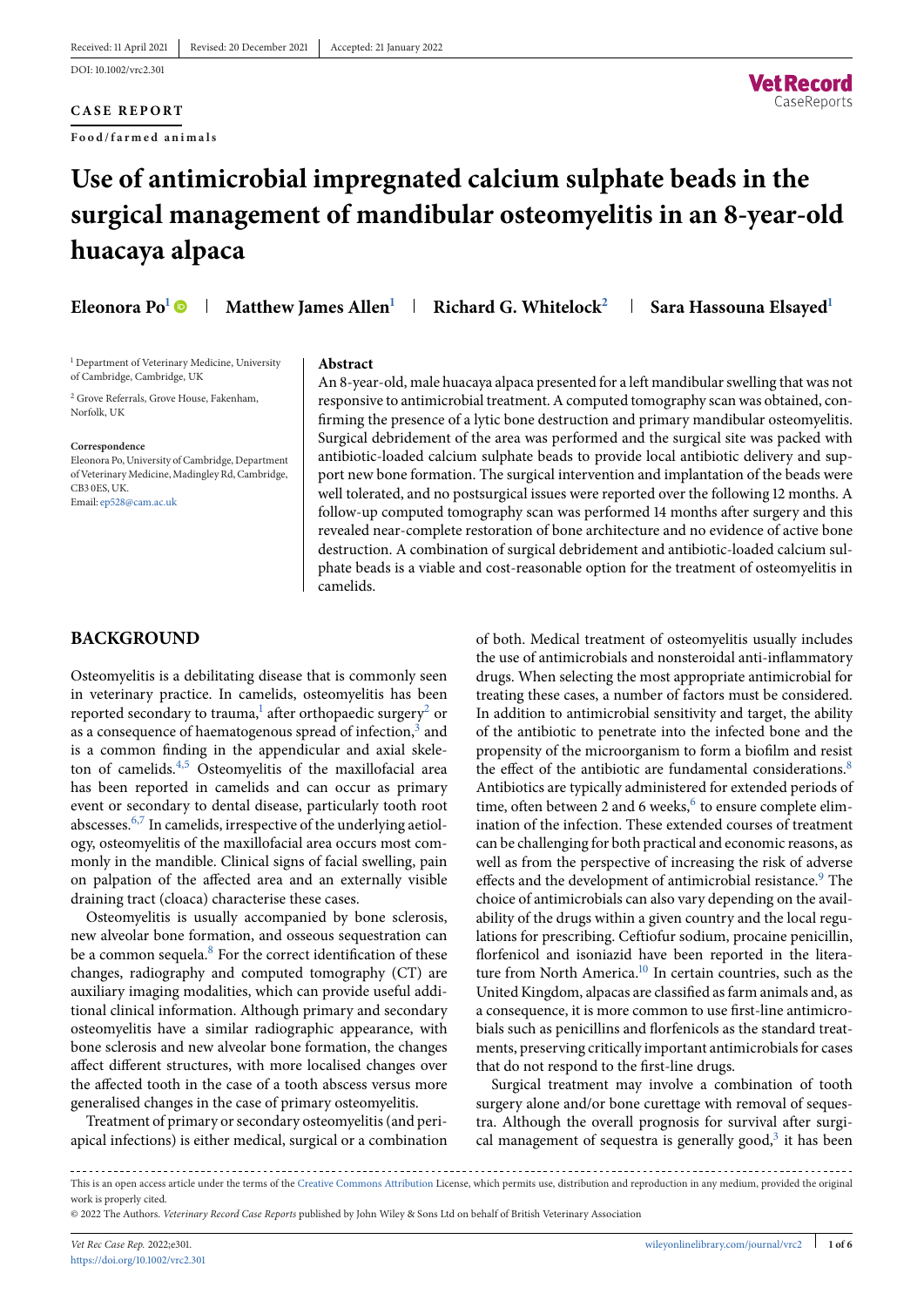reported that around half of the cases that undergo surgery for tooth root abscesses go on to develop complications such as reinfection, presence of chronic draining tracts and chronic osteomyelitis.<sup>11</sup> It can be speculated that this could be due to incomplete elimination of infected bone, lack of antimicrobial penetration into the infected site, circulating septic emboli or excessive chronicity of the disease.

In the lead author's experience, working within a referral setting, camelids presenting with chronic extensive osteolytic facial lesions have a relatively poor prognosis due to increased fragility of the bone, leading to pathological fractures or recurrence of disease despite aggressive medical and surgical treatment.

Despite aggressive surgical debridement, the presence of residual infected and/or necrotic bone fragments constitute a risk for reinfection and may require repeated surgical interventions and prolonged antimicrobial therapy. Moreover, drastic removal of affected bone can create presence of 'dead space', which can fill in with blood and constitute a growth media for bacterial infection, hampering healing of bone.<sup>12</sup>

Several options may be available to limit reinfection. Careful surgical technique, especially as it relates to preserving blood supply and reduction of dead space, is mandatory. Intraoperative imaging (e.g., fluoroscopy) can be helpful in detecting residual bone fragments that need to be removed. Another approach is to provide a local source of antibiotics within and immediately adjacent to the infected site. Classically, this involves the use of antibiotic-loaded beads made by mixing powdered or liquid antibiotics with the acrylic polymer, polymethyl methacrylate (PMMA).<sup>[13,14](#page-5-0)</sup> Although they can be effective, PMMA beads are nonresorbable and need to be removed at a second surgery. Additionally, the physical presence of PMMA within the wound site inhibits new bone formation. Most importantly, a number of studies have now shown that the elution of antibiotics from PMMA is a surface phenomenon, with early release followed by chronic low-level elution $15,16$  leading to a risk of drug resistance.

Resorbable polymers, such as polylactic acid (PLA), polycaprolactone (PCL) and calcium-based bioceramics, such as calcium sulphate and calcium phosphate, represent a potentially attractive alternative to PMMA.<sup>15</sup> These materials can be mixed with antibiotics and then used either as an injectable paste or as solid beads or pellets that can be implanted in and around bone. The elution of antibiotics from these resorbable preparations is slower and more protracted, with local concentrations above the minimum inhibitory concentration for several weeks.<sup>17</sup> The material is typically resorbed by around 8 weeks post surgery, $1,8$  removing the need for a secondary surgical intervention and providing a local source of calcium and phosphate ions for new bone formation while delivering the antibiotic of choice locally at the site of infection.

# **CASE PRESENTATION**

An 8-year-old, male, entire black huacaya alpaca was presented for investigation and management of severe swelling of the left mandibular region. The alpaca had an unremarkable prior health history, with routine vaccination targeting common environmental clostridial organisms, foot trimming, shearing and teeth care performed on farm.

## **LEARNING POINTS/TAKE HOME MESSAGES**

- ∙ Calcium sulphate beads were well tolerated within soft tissues and bone.
- ∙ Primary osteomyelitis had a good long-term outcome following surgical debridement with antibiotic-loaded calcium sulphate beads.
- ∙ This option can be considered in association with surgical dental extraction secondary to tooth root abscesses.
- ∙ Calcium sulphate, antibiotic-loaded beads are biocompatible, biodegradable and osteoinductive, allowing controlled local antibiotic release, which can be tailored to each patient's specific needs based on the results from antibiotic sensitivity testing. This makes it an ideal bone substitute material for implantation post osteomyelitis debridement surgery.

Two months before presentation at the clinic, a swelling was noticed on the mandible and was treated by the referring veterinarian with a combination of long-acting penicillin (20 mg/kg, SC, every 72 hours, 15-day course, Ultrapen LA, 30%, Norbrook, UK) and meloxicam (1 mg/kg, five consecutive doses, Loxicom 20 mg/ml, Norbrook, UK). Due to lack of response to therapy, the antibiotic was changed to florfenicol (20 mg/kg, SC, every 48 hours, Nuflor 300 mg/ml, MSD, UK) and the alpaca was referred for further investigation.

At the first examination in August 2018, the alpaca weighed 75.5 kg, its body condition score (BCS) was 4.5/10. Its vital parameters were within normal limits with a temperature of 37.1◦C; pulse of 60 beats per minute and a respiratory rate of 28 breaths per minute. A  $10 \times 10$  cm swelling was palpable at the left mandible with hard contours and a soft centre (Figure [1\)](#page-2-0). The left mandibular lymph node was also enlarged and painful. No nasal discharge was noticed. The alpaca had maintained appetite despite the swelling; however, the owner reported longer than normal mastication (more time spent at the feed trough). No weight loss or increased competition with herd companions was reported.

## **INVESTIGATIONS**

A fine-needle aspirate confirmed the presence of a thick purulent exudate within the swelling. To diagnose the extent of mandibular disease, and any potential tooth involvement, a pre- and post-contrast (1 ml/kg, Ioexhol, Omnipaque, GE healthcare, UK) CT scan (16-slice scanner, Toshiba Aquilion 16) was performed under general anaesthesia. The CT scan revealed diffuse chronic osteomyelitis of the body and ramus of the left mandible, with several sequestra along the mandible (Figure [2;](#page-2-0) 3 left). No tooth lesion was noted, leading to a diagnosis of primary left mandibular osteomyelitis. In the postcontrast view, the left jugular vein appeared very distended and thick, likely indicative of phlebitis. There was marked soft tissue swelling of the area adjacent to the affected mandible, with many of these swellings containing focal mineralised material (Figure [2\)](#page-2-0).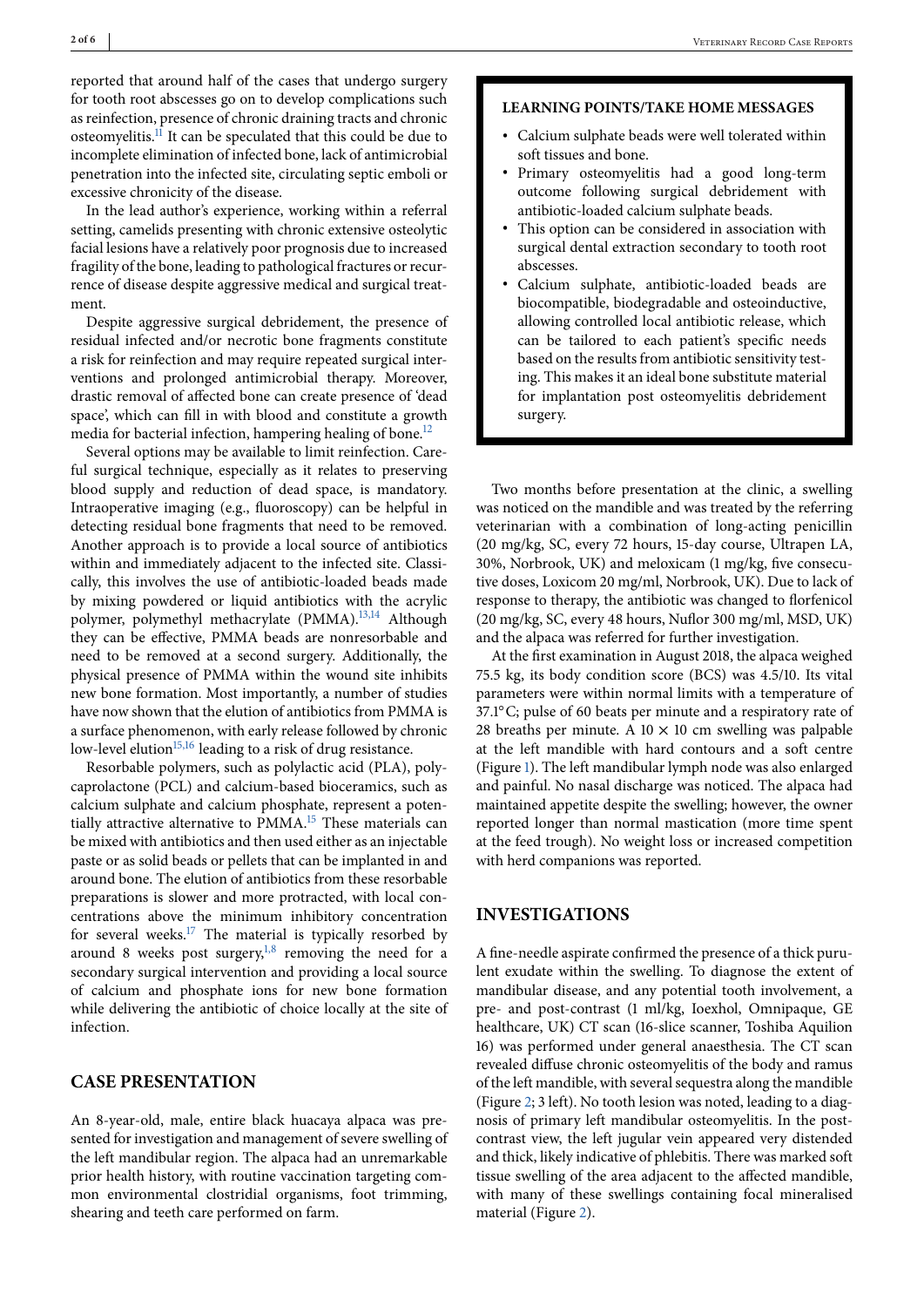<span id="page-2-0"></span>

**FIGURE 1** The alpaca on admission after (presurgical) incision and drainage of the left mandibular mass



FIGURE 2 Preoperative computed tomography (CT) scan section showing severe osteomyelitis of the left branch of the mandible and moth-eaten appearance of the surrounding bone. A chip can be seen (white arrow)

# **TREATMENT**

Due to the severity and the chronicity of the osteomyelitis, surgical debridement of the affected bone was considered the most appropriate treatment option. In view of the suspected phlebitis, the decision was made to delay surgery, pending resolution of the phlebitis with florfenicol (20 mg/kg, subcutaneously (SC), q48 hours; Nuflor 200 mg/ml, MSD, UK) and meloxicam (1 mg/kg, IV, q48 hours; Metacam, Boehriger Inghelheim, UK). Omeprazole was also given for a total of 5 days (0.8 mg/kg, IV, TID; Starpharmacy Ltd, UK) for the prevention of gastric ulcers. Ahead of surgery, the mandibular swelling was incised to allow drainage of the purulent exudate, which was submitted for culture. The area was flushed topically with diluted povidone iodine (1%, Vetasept, Animal Care Group Ltd, York, UK) in preparation for surgical debridement, which was effective at partially reducing the local mandibular swelling.

This surgical procedure occurred 15 days after admission and with the informed consent of the owner. Under general anaesthesia as well as mandibular nerve block, the animal was positioned in lateral recumbency, the skin over the left mandible was clipped, cleaned with surgical antiseptic and draped for surgery. A vertical skin incision was performed over the ramus and the angle of the mandible, and subcutaneous (SC) tissues and muscle retracted to expose the mandible, taking care to avoid damage to the cranial nerves, parotid gland and main vessels. Although cultures from the wound exudate failed to grow any microorganisms, the site was considered to be infected and the affected bone was debrided using a high-speed burr until heathy bone was reached. A water-soluble antimicrobial, ceftiofur sodium (2.2 mg/kg, Excenel, Zoetis, UK) was mixed with a novel resorbable calcium sulphate matrix (Kerrier bead kits for veterinary orthopaedic infections, Kerrier, FL, USA) according to manufacturer's instructions to produce an antibioticloaded paste. The paste was moulded into beads that were packed into the defects in the bone. Additional beads were placed in adjacent soft tissues (Figure [4\)](#page-3-0). The muscle layers were sutured in three layers using resorbable sutures of 2-0 polyglactin 910 (Vicryl; Johnson and Johnson) to close the dead space. A Penrose drain was placed to increase drainage of fluid during the days after surgery and skin was closed with nonresorbable polypropylene suture (Prolene; #1 Johnson and Johnson). Accurate positioning of the beads in and around the bone defects was confirmed with postoperative x-rays.

# **OUTCOME AND FOLLOW-UP**

Recovery from surgery and the early postoperative period were unremarkable, with the animal maintaining appetite, normal mentation and vital parameters. Medications administered until the day of discharge were (florfenicol: 20 mg/kg, SQ, q48 hours, 300 mg/ml, Nuflor, MSD, UK) and nonsteroidal anti-inflammatory drugs (meloxicam, IV, 1 mg/kg, q48 hours, Metacam, Boehriger Inghelheim, UK).

Swelling of the surgical site reduced progressively. The Penrose drain was removed on the third postoperative day. There was no discharge from the surgical incision, and although the incision and the local (left) mandibular lymph node were found to be sensitive to palpation on Day 7, this was transient and resolved by the postoperative Day 9, at which time the alpaca was discharged from the hospital with instructions for 2 more weeks of systemic antibiotics (florfenicol: 20 mg/kg, SQ, q48 hours, 300 mg/ml, Nuflor, MSD, UK). The owner was warned of the potential risk of long-term use of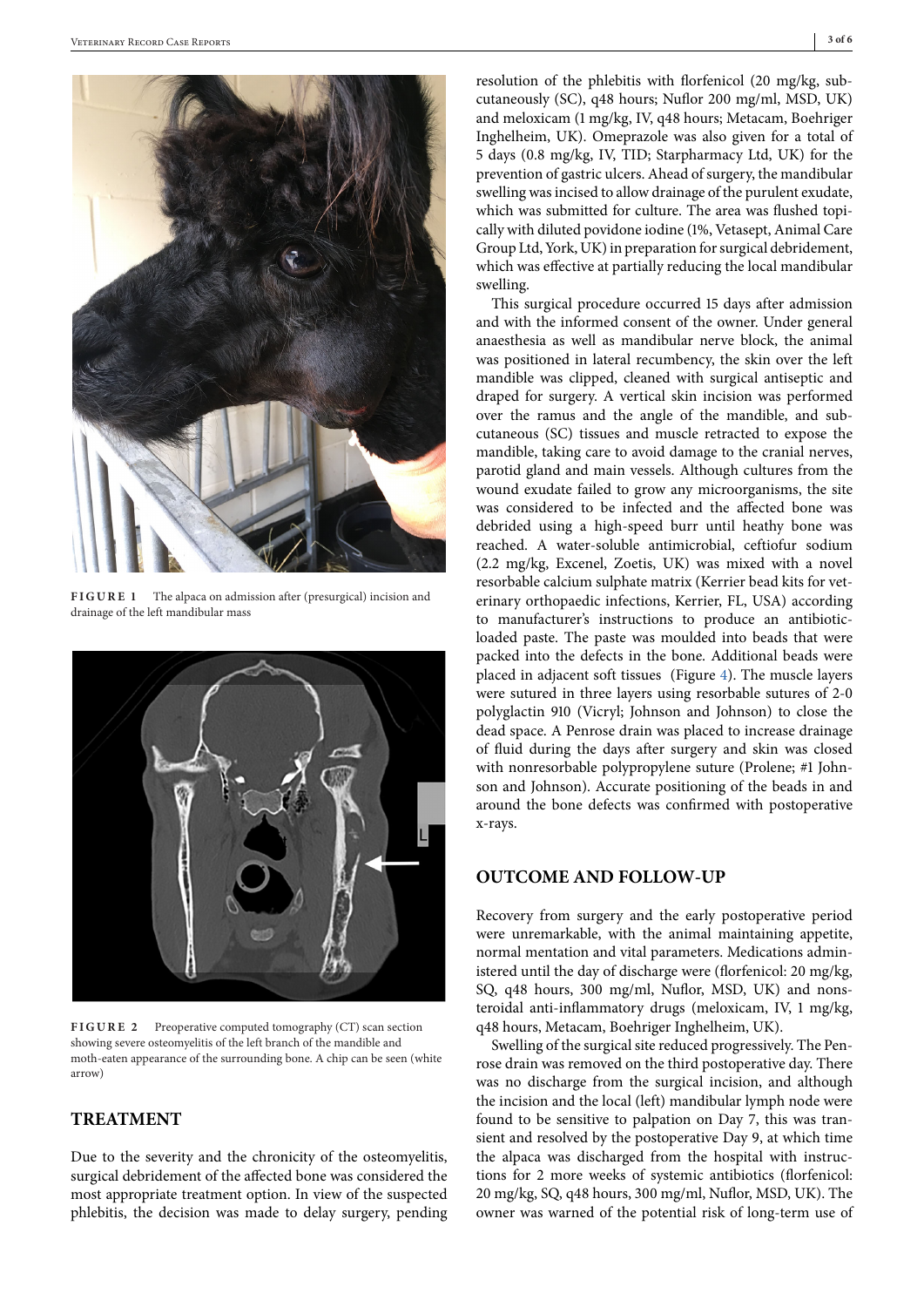<span id="page-3-0"></span>

**FIGURE**  Left, preoperative lateral left-sided three-dimensional (3D) reconstruction of the jaw lesions before surgery. The moth-eaten appearance of the left mandible is noticeable and occupies the angle and the branch of the mandible. Right, lateral left-sided 3D reconstruction of the mandible at the recheck appointment, 14 months after surgery



FIGURE 4 Intraoperative photograph illustrating the packing of the antibiotic-loaded calcium sulphate beads into the debrided regions of the mandible

florfenicol, related to the secondary effects reported by Holmes et al.  $(2012)^9$  $(2012)^9$  and was asked to monitor signs such as anorexia, depression and report any change in behaviour.

Telephone follow-up was conducted with the owner at 1 month post discharge, at which time the alpaca was reported to have normal appetite and behaviour. The surgical site was still slightly swollen, but no discharge or dehiscence were noticed. By 3 months, the owner reported that there was minimal residual visible swelling around the site.

The alpaca came back to the clinic at 14 months post surgery for clinical follow-up. The alpaca was 86 kg, with a body condition score of 7/10. Vital parameters were within normal limits. Palpation of the left mandibular area revealed minimal callus, which was not sensitive to touch and lymph nodes were within normal limits. A repeat CT scan (including contrast) was obtained and this revealed a widening of the bone from the level of the left temporomandibular joint dorsally and extending to the ventral aspect of the mandible and slightly moth-eaten appearance of the trabecular bone of the left mandible with several small hyperattenuating specks within the soft tissues lateral to the flared aspect of the mandible, at the level where the antibiotic beads were previously introduced (Figure 3, right). The post-contrast CT revealed no contrast enhancement within the vessels of the head or the soft tissue structures of the head.

Telephone follow-up at 2 years post surgery confirmed that the alpaca had normal appetite and behaviour, with no visible recurrence of swelling or reinfection of the previously affected area.

# **DISCUSSION**

While acute osteomyelitis may go unnoticed, thorough examination of facial symmetry on routine assessment of the camelid may aid early diagnosis[.7](#page-5-0) Medical treatment of early cases is usually successful, with antimicrobial therapy aimed at targeting good bone penetration and targeting causative bacteria, which are commonly anaerobes such as *Actinomyces* spp., *Actinobacillus* spp., *Escherichia coli*, [11](#page-5-0) *Fusobacterium necrophorum*, *Staphylococcus aureus*, *Staphylococcus intermedius*, *Enterococcus* spp., *Pseudomonas* spp., *Bacillus* spp. and *Corynebacterium pseudotuberculosis*. [3](#page-5-0)

Chronic cases like the one described in this case report have a worse prognosis and outcome and may be complicated by the extensive degree of bone damage, the presence of sequestra and by limited antimicrobial penetration into the affected area. While aggressive medical treatment is generally attempted in the field, frequently these cases are either referred for more investigation and surgical management, or euthanased due to lack of response to therapy or recurrence of disease.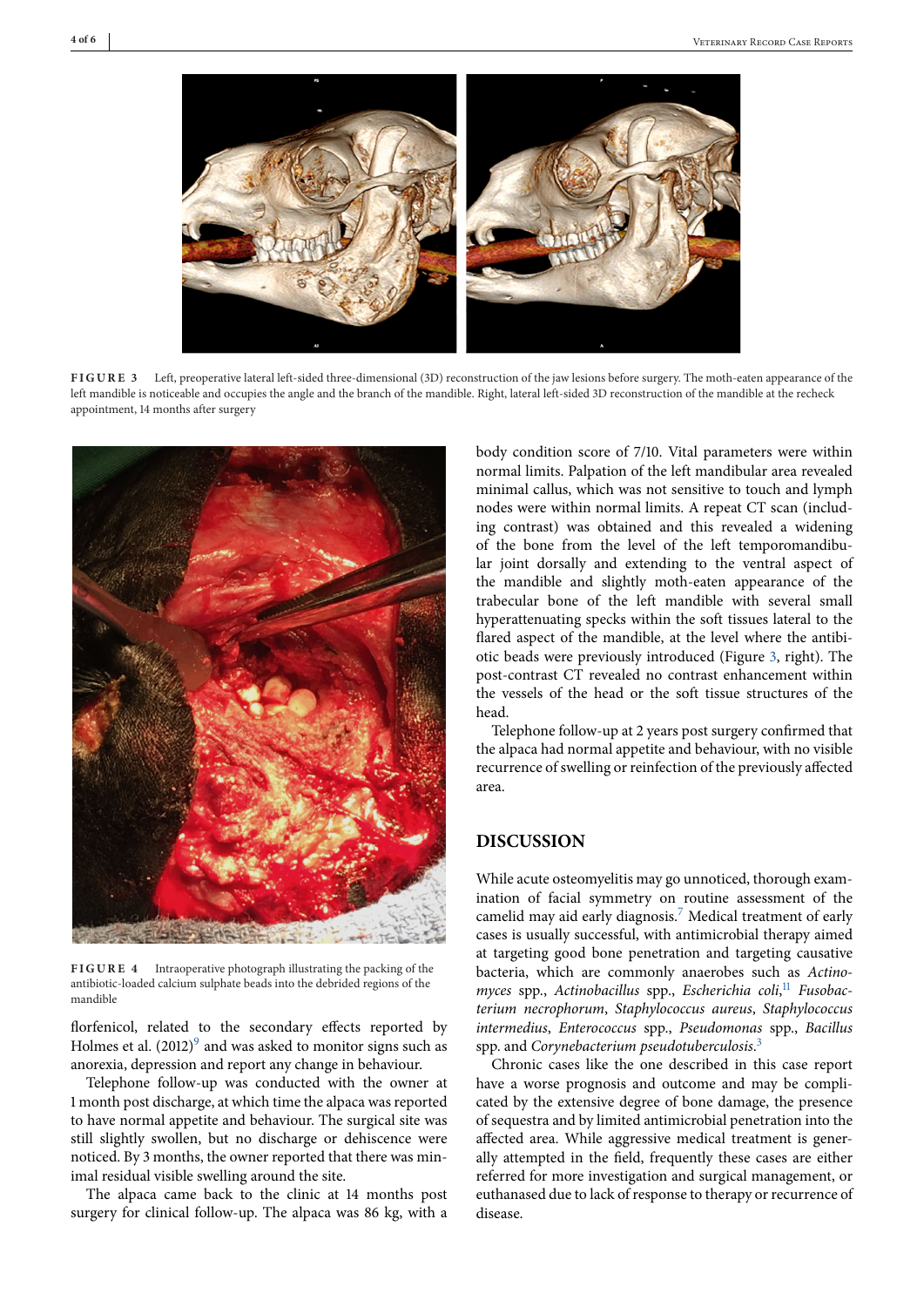Surgical management of chronic osteomyelitis cases secondary to periapical infections may be disappointingly unsuccessful. A retrospective case-based study involving 123 animals by Niehaus et al. $<sup>11</sup>$  investigated perioperative compli-</sup> cations of cases treated surgically for tooth root abscesses. Of this population, where follow-up was available (68 animals), 50% demonstrated complications, such as reinfection, presence of chronic draining tracts, osteomyelitis, sequestrums, sinusitis, cellulitis and mandibular fractures, leading in many cases to a second surgical intervention. In contrast, primary osteomyelitis cases are reported to have a better outcome after surgical interventions, especially if sequestrectomy is performed[.3](#page-5-0) However, this is at odds with our clinical experience, which is that cases of primary facial osteomyelitis have a high incidence of reinfection. It may be that incomplete bone debridement and curetting may leave behind infected fragments. On the other hand, extensive debridement of the affected area may be a risk factor for pathological fractures due to lack of remaining bone architecture. Recurrence of infections and risk of fractures represent a real challenge, but also an opportunity for new bone substrates capable of providing local delivery of antimicrobials and a scaffold for new bone formation in camelids.

Local antimicrobial delivery to affected tissues has been pioneered in human medicine with the use of PMMA or calcium sulphate beads $18,19$  and subsequently developed in veterinary medicine, $^{20}$  where they are still largely investigational. Both antimicrobial impregnated PMMA or calcium sulphate beads have been reported with similar efficacy results.<sup>[18](#page-5-0)</sup> However, while PMMA beads are indissolvable and require a second surgical intervention for their removal, calcium sulphate beads are slowly dissolvable, removing the need for a second surgical intervention. The latter is an important advantage in alpacas, which are highly susceptible to stress, especially when in hospital settings, and is a valuable option for improving patient management.

In addition to local antimicrobial delivery, calcium sulphate has been shown to provide a scaffold for new bone formation, together with improved bone angiogenesis.<sup>21</sup> Beads were preferred in this case because they are easily pressed into irregular spaces within and adjacent to bone. Bone scaffold formation is believed to be due to the well-orchestrated interaction between adhesion of osteoblasts onto the calcium sulphate substrate and reabsorption by osteoclasts.<sup>22</sup> This is a true advantage for reinforcing a much damaged bone surface with the aid of preventing weakening of the bone and pathological fractures.

Local delivery of antibiotics has been previously reported in the literature. It constitutes good clinical practice, allowing to reduce the risk of loco-systemic infection and consequently limiting systemic antimicrobials usage, however, necessary in the face of a surgical intervention. Although the exudate did not reveal a positive culture, both local and systemic antimicrobials were utilised in this case. It is known that bacteria are capable of invading the submicron osteocytic lacunarcanalicular system, which, despite the presence of infection, can yield a negative culture from the existing exudate  $2^{3,24}$ ; however, as many cases with negative cultures recur in the face of treatment, this may indicate the presence of residual infection.

In this case report, the concomitant presence of the phlebitis provided sufficient clinical indication of local infectionand warranted more aggressive treatment.

In hindsight, a culture of the curetted bone should have been performed; however, this would have delayed the application of the antimicrobial impregnated beads. In alternative, direct examination after staining of the pus could have also been performed to evaluate the presence of intracellular or extracellular bacteria.

In this case report, we elected to use a critically important antibiotic (CIA). The choice of utilising a CIA was dictated by the need of a water-soluble antimicrobial, essential requirement for substances that need to come in contact with bone surfaces. The scarse availability of water-soluble antimicrobials approved for farm animal use in the United Kingdom and its broad spectrum of action, made ceftiofur sodium, a third-generation cephalosporin (Excenel, Zoetis, UK), the drug of choice for this case. Within available water-soluble antimicrobials, trimethroprim sulfadiazines (TMS) or lowconcentration oxytetracyclines could have been considered. However, as it is known, neither of the drugs represented an appropriate choice: TMS has limited pharmacological activity in purulent material and oxytetracyclines interact with calcium-rich substrates.

In this case report, despite the topical delivery of antimicrobials, the alpaca was continued to be treated systemically with florfenicol. Florfenicol has been previously reported to be used in alpacas with dental disease.<sup>[6](#page-5-0)</sup> This drug, which was selected by the referring veterinarian after the initial and unsuccessful course of penicillin, was continued pre and post surgery. The decision of continuing this antimicrobial presurgically was dictated by allowing completing the course initiated by the referring veterinarian. The decision to continue the course postsurgically was made on the side of caution, given the pre-existing phlebitis and to eliminate the potential for septic emboli to disseminate and seed in other locations.

To the authors' knowledge, this is the first case report describing the successful use of calcium sulphate beads in primary facial osteomyelitis in alpacas. The positive results obtained in this case may be considered in the future for prevention of surgical complications in other primary osteomyelitis locations or in secondary osteomyelitis cases, after tooth removal is performed.

#### **FUNDING INFORMATION**

The authors received no specific funding for this work.

### **CONFLICT OF INTEREST**

The authors declare they have no conflicts of interest. However, the authors wish to declare to have received the material at no cost from the manufacturer.

## **ETHICS STATEMENT**

Chronic facial osteomyelitis cases can have poor prognosis and may have high recurrence rate and secondary complications, such as mandibular fractures. To improve animal welfare and improve treatment outcome and reduce recurrence of infection, the authors utilised a medical device that was previously utilised in human medicine and in other